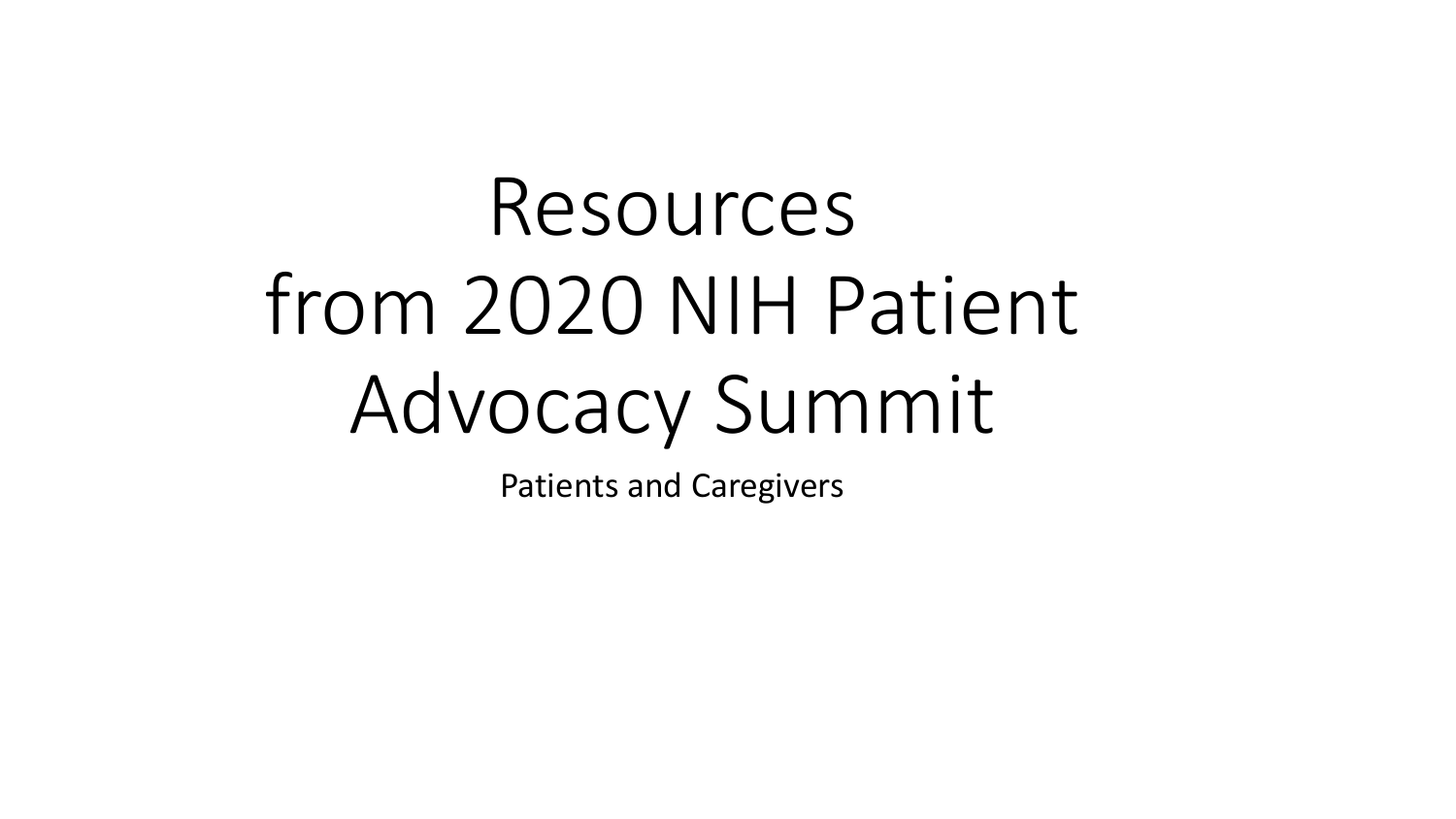### Website[s with i](http://www.cancer.gov/)nfor[mation](http://www.aamds.org/) about [GVHD](http://www.cibmtr.org/ReferenceCenter/Patient/Guidelines/pages/index.aspx)

- **Be the Match®,** www.bethematc[h.org/patient](https://cowdenfoundation.org/)
- **BMT InfoNet (Blood & Marrow Transplant Information Network), www.bmtings.org/**
- **nbmtLINK (Nati[onal Bone Marrow Transplant Link\),](https://www.anthonynolan.org/patients-and-families)** www.nbmttlink.org
- **Leukemia & Lymphoma Society,** www.lls.org
- **Aplastic Anemia and MDS International Foundation,** www.aamds.org
- **National Cancer Institute,** www.cancer.gov
- **Post-transplant screening and preventive practices,**  http://www.cibmtr.org/ReferenceCenter/Patient/Guidelines/pages/index.asp
- **Meredith A Cowden Foundation,** https://cowdenfoundation.org/
- **France Lymphome Espoir,** https://www.francelymphomeespoir.fr
- **Anthony Nolan,** https://www.anthonynolan.org/patients-and-families
- **cGVHD Eurograft,** https://www.gvhd.eu/resources/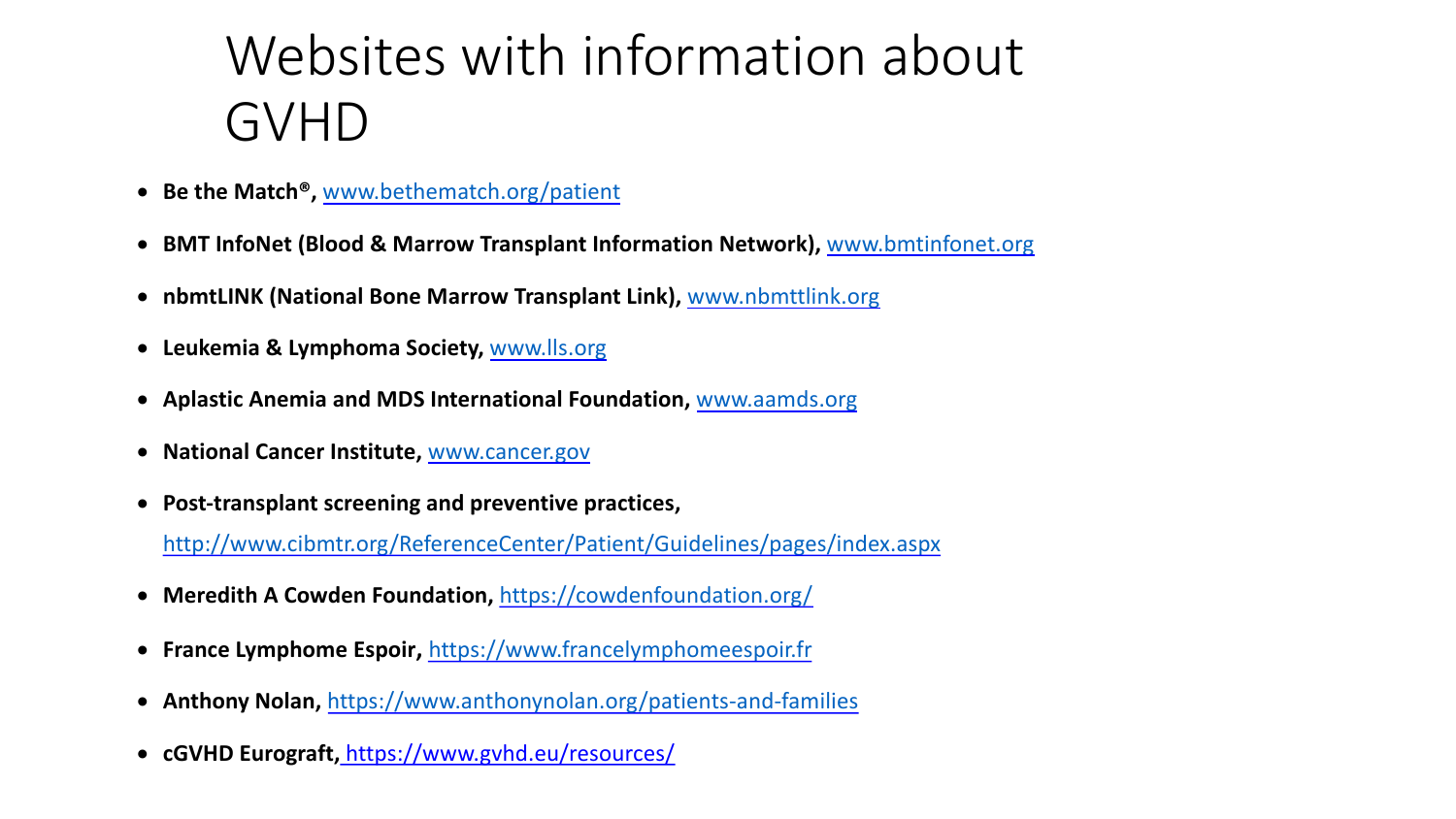## [Books about GVH](http://www.nbmtlink.org/product/graft-versus-host-disease)D

- Graft-versus-Host Disease: What to Know, What to Do, Susan K. Stewart, BMT In [www.bmtinfonet.org/GVHDbook, Free](https://www.gvhd.eu/wp-content/uploads/2019/03/EBMT-Transplant-Book-for-Nurses-1.pdf)
- Enfermedad Injerto contra Huésped: Qué necesita saber. Qué necesita hacer, 92018, entrante Cué www.bmtinfonet.org/Spanish-gvhd-booklet, Free
- Graft-versus-Host Disease: Living with the After Effects of Bone Marrow/Stem www.nbmtlink.org/product/graft-versus-host-disease, \$20
- **nbmtLINK Summit Special for all participants today: FREE** book if you email Peggy Burkhard, peggyburkhard@nbmtlink.org and mention the Summit date. View our
- European Society for Blood and Marrow Transplantation (EBMT) book for nurs content/uploads/2019/03/EBMT-Transplant-Book-for-Nurses-1.pdf, free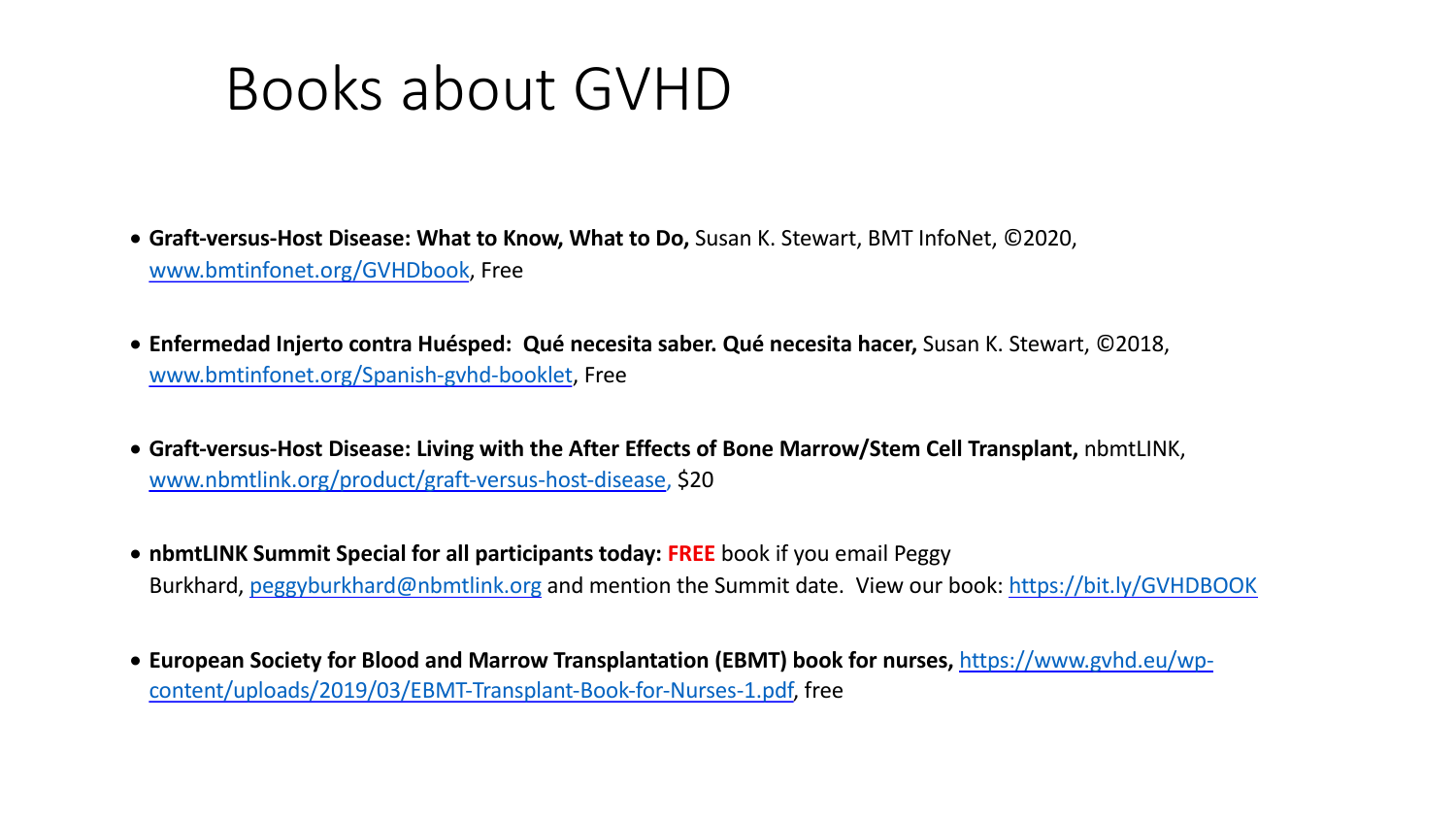- **Graft-versus-Host Disease,** Be The Match®, https://youtu.be/\_T5a1MUaKIE
- [Introduction to Chronic Graft-versus](http://www.bmtinfonet.org/GI-GVHD-2020)-Host Disease, Corey Cutler MD, MPH, www.bmtinfonet.org/intro-GVHD-2020
- Chronic Graft-versus-Host Disease of Skin and Connective Tissue, Milan Ana www.bmtinfonet.org/skin-GVHD-2020
- Your Eyes and Graft-versus-Host Disease, Zhonghui Katie Luo MD, PhD, 2020 2020
- Graft-versus-Host Disease of the Gastrointestinal Tract and Liver, Zachariah www.bmtinfonet.org/GI-GVHD-2020
- Breath of Life: Your Lungs after Transplant, Jane Turner MD, 2020, www.bm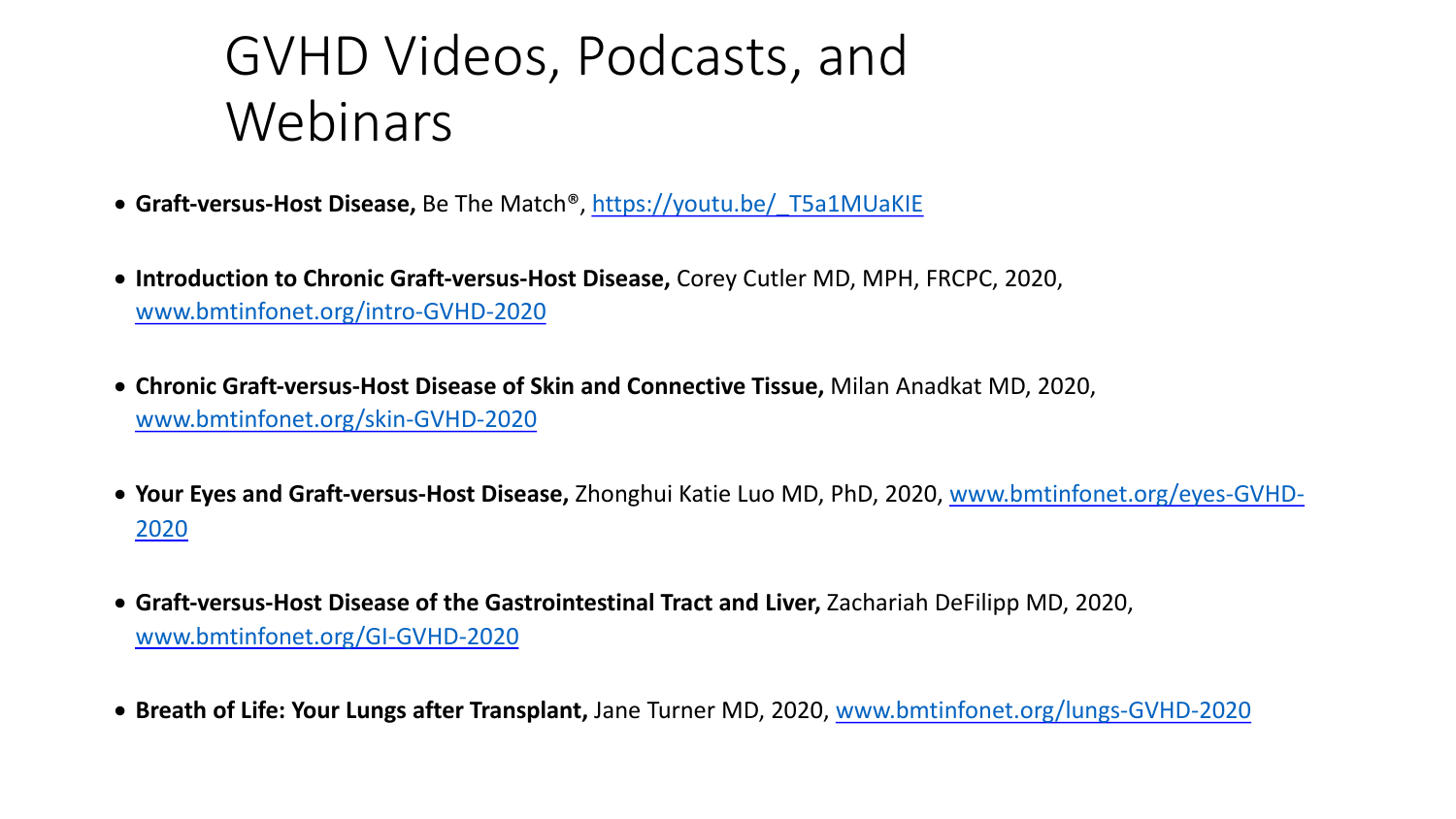- Your Mouth and Chronic Graft-versus-Host Disease, Nathaniel Treister DN www.bmtinfonet.org/mouth-GVHD-2020
- Genital GVHD, Sex and Intimacy, Pamela Stratton MD, 2019, www.bmtinformet.org
- Riding the Emotional Roller Coaster of GVHD, Katie Schoeppner MSW, LIC www.bmtinfonet.org/video/emotionalGVHD
- GVHD Caregivers: Building Resilience for the Road to Recovery, Michelle www.bmtinfonet.org/caregivers-GVHD-2020
- Chronic Graft-versus-Host Disease: Managing Symptoms and Emotional ( MD, PhD and Sean Kelley, GVHD Patient, 2019, www.nbmtlink.org/webinarydisease-cghvd-webinar-updated-treatment-updates-tips-for-survival-and-s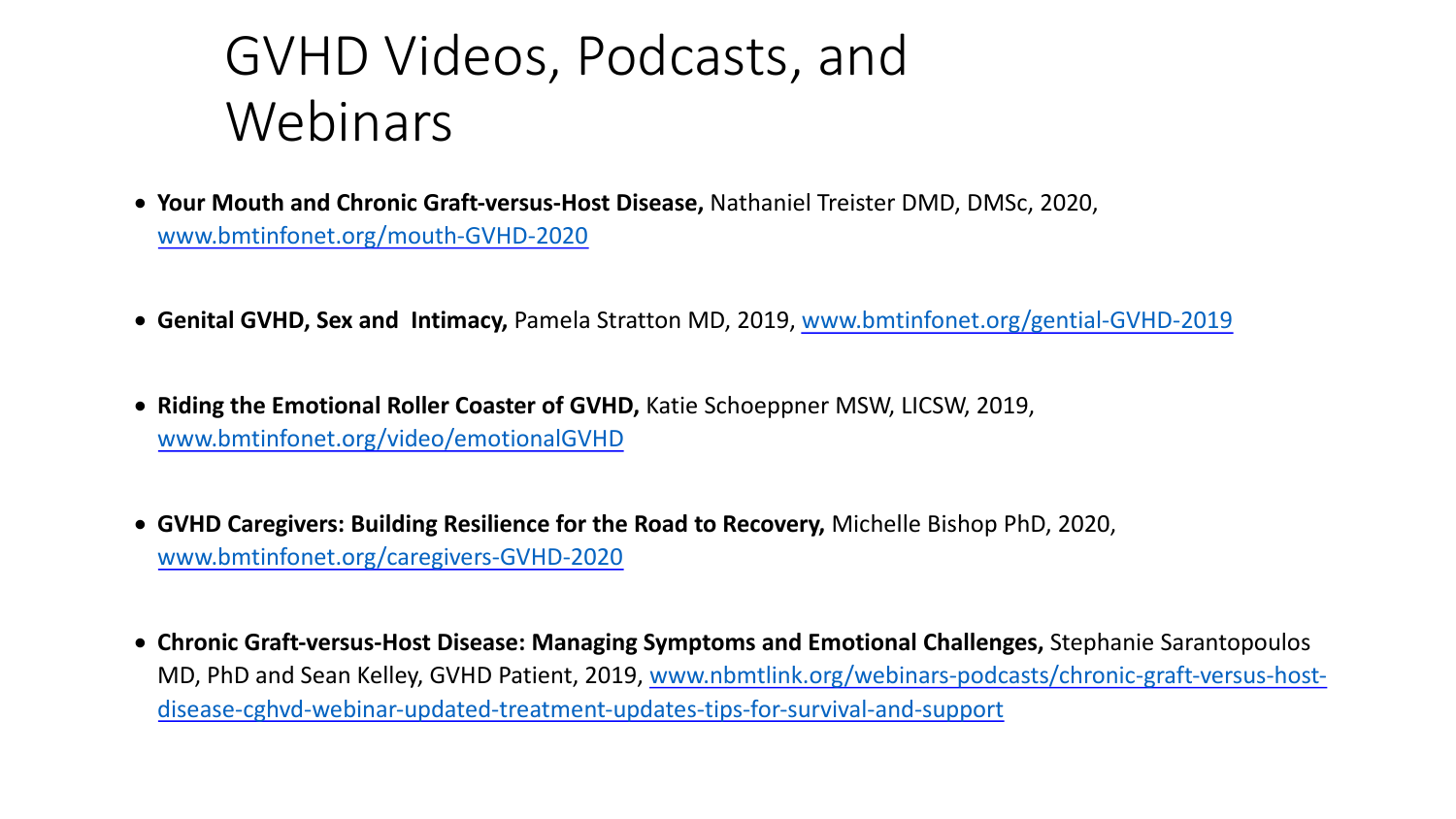- **Cognition after Transplant: Coping with Attention, Learning and Memory Islands** [Parsons PhD, 2020, www.bmtinfonet.org/video/cognitive2020](https://www.bmtinfonet.org/video/managing-sleep-problems-after-transplant-3)
- Fatigue and Transplant: New Insights, Kenneth Miller MD, 202 fatigue-2020
- **Enfermedad de Injerto Contra Huesped (EICH) Cronica: Diagno** MS, 2017, www.bmtinfonet.org/intro-GVHD-2017-Spanish
- **Managing Sleep Challenges after Transplant,** Eric Zhou PhD, 2020, https://www.bmtinfonet.org/video/managing-sleep-problems-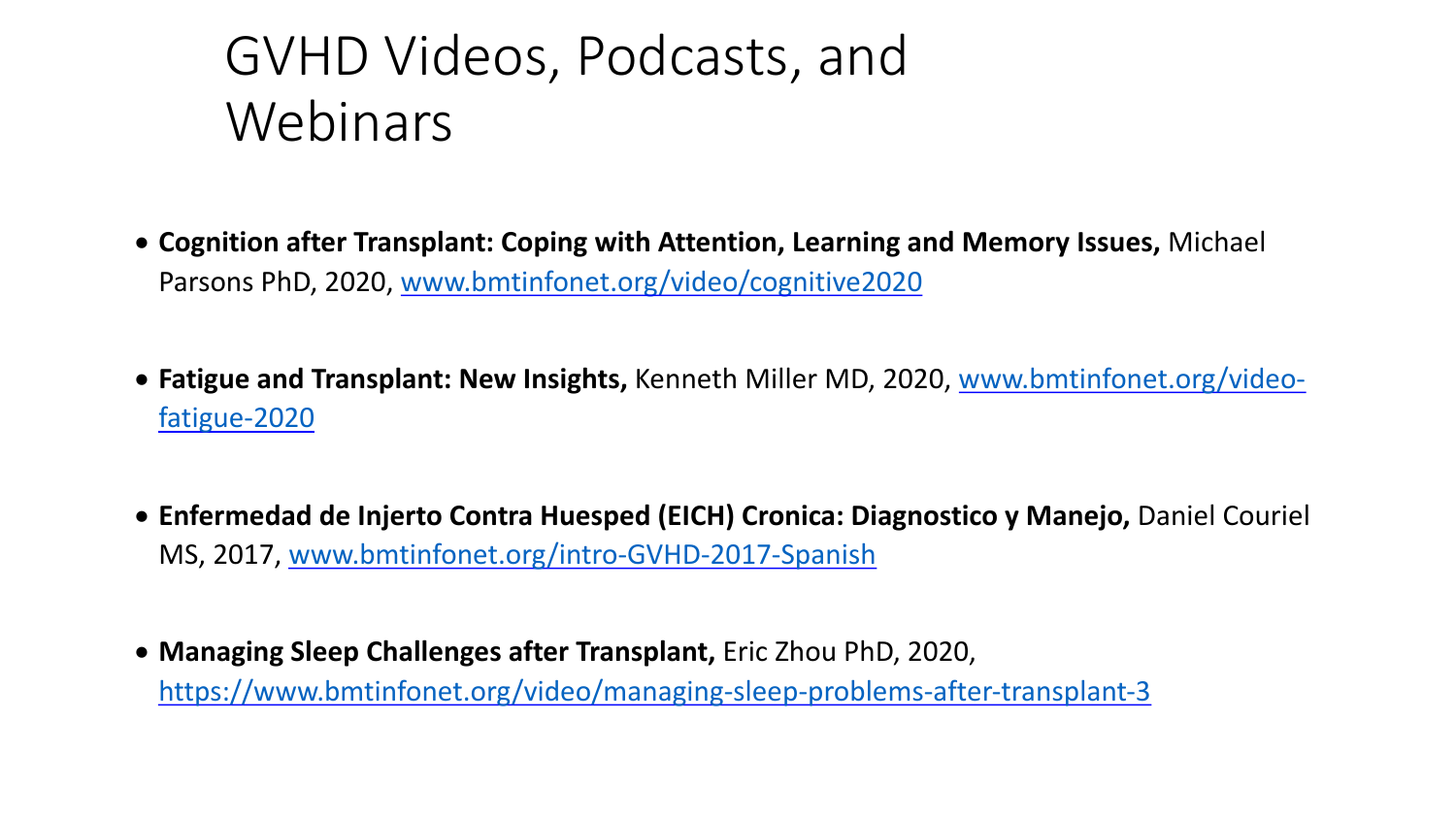- Marrow Masters GVHD Podcasts Series: There is one whole season dedicated to G featuring Dr. Steve Pavletic. Visit https://bit.ly/MarrowMasters
- [Lunch & Learn with the LINK](https://partners.medbridgego.com/access_token): There are several on GVHD and many other topics. T https://bit.ly/manyLNLs
- How Microbiome and Diet Affect Your GVHD, Webinar 2020, https://bit.ly/GVHDS
- A Virtual Town Hall: Adult Leukemia Care in the Time of COVID-19, Total Health Conferencing, 2020 https://www.youtube.com/watch?v=TeykUvjMzdY
- How Exercise Can Improve Fatigue, Stamina and Strength, Scott Capozza, 2020, ht exercise-can-improve-fatigue-stamina-and-strength
- **Exercises for Patients to help manage fatigue**, from Brigham and Women's Hospital, https://partners.medbridgego.com/access\_token; access code XA3FFPF8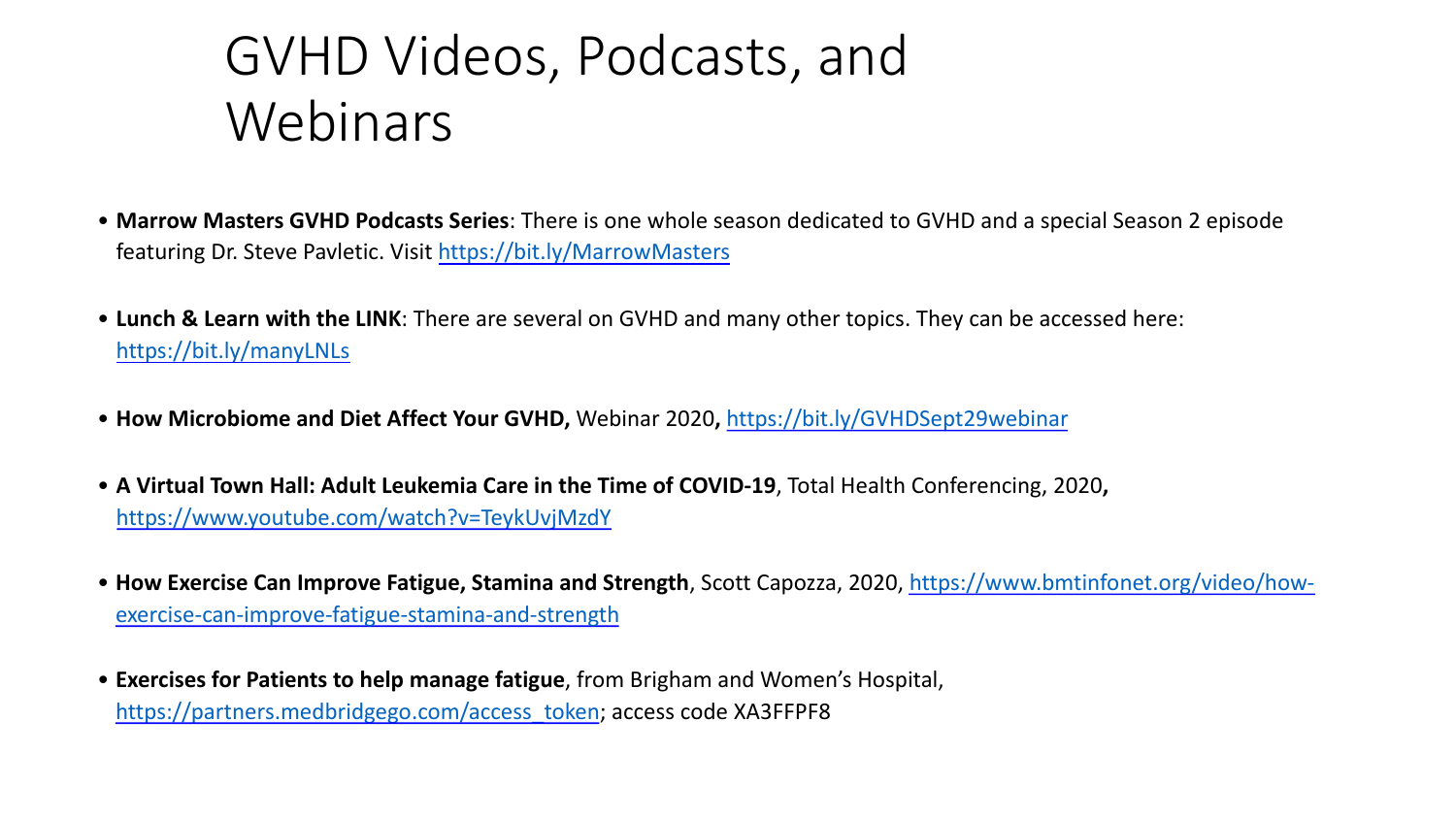### [Emotional Supp](http://www.bmtinfonet.org/caring-connection)[ort for GVH](mailto:help@bmtinfonet.org)D and Family Members

- **Be The Match<sup>®</sup>,** free professional telephone counseling, one-on-one p [groups for GVHD patients and caregivers, p](http://www.lls.org/support/peer-to-peer-support)atientinfo@nmdp.org, pho
- **BMT InfoNet, Caring Connections** telephone one-on-one peer suppor www.bmtinfonet.org/caring-connection, help@bmtinfonet.org, phone telephone support groups for GVHD patients and caregivers
- nbmtLink Peer Support on Call, telephone one-on-one peer support f info@nbmtlink.org, phone 800-546-5268
- **Leukemia & Lymphoma Society, First Connection** one-on-one peer supported www.lls.org/support/peer-to-peer-support, 800-955-4572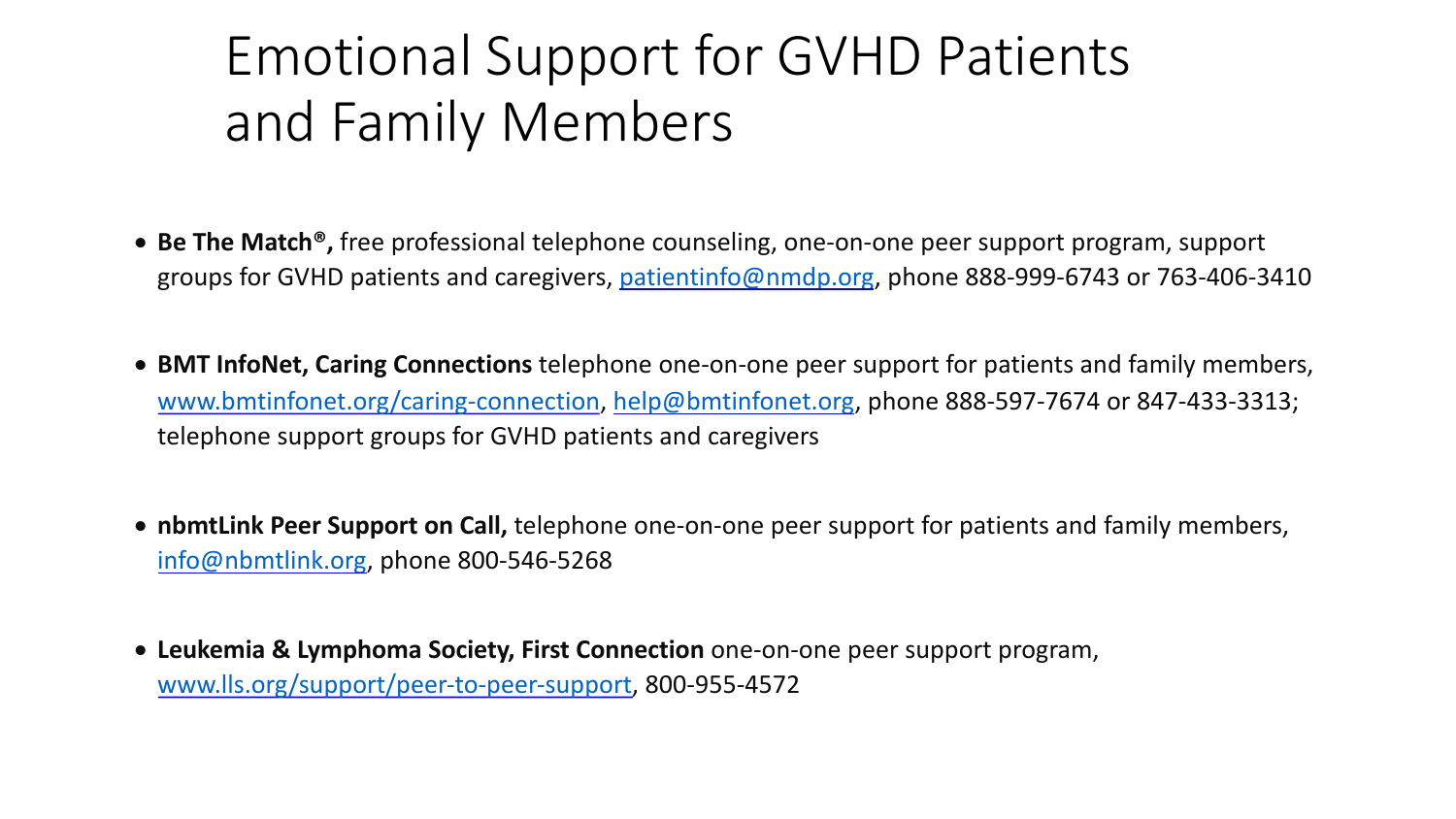### Emotional Support for GVHD and Family Members

- **AA-MDS International Foundation, Peer support network, www.aa** networks, 800-747-2820
- [Cancer Support Community,](https://www.ebmt.org/patient-advocacy-committee) Cancer Support Help Line, 888-793-93 www.cancersupportcommunity.org/mylifeline
- **Cancer***Care*, free professional counseling for cancer patients and ca Jersey; support group for caregivers of transplant patients, 800-813
- **Imerman Angels,** telephone one-on-one peer support, https://imer
- Patient Advocacy Committee of the European Society for Blood ar advocacy committee for European patients after stem cell transplar https://www.ebmt.org/patient-advocacy-committee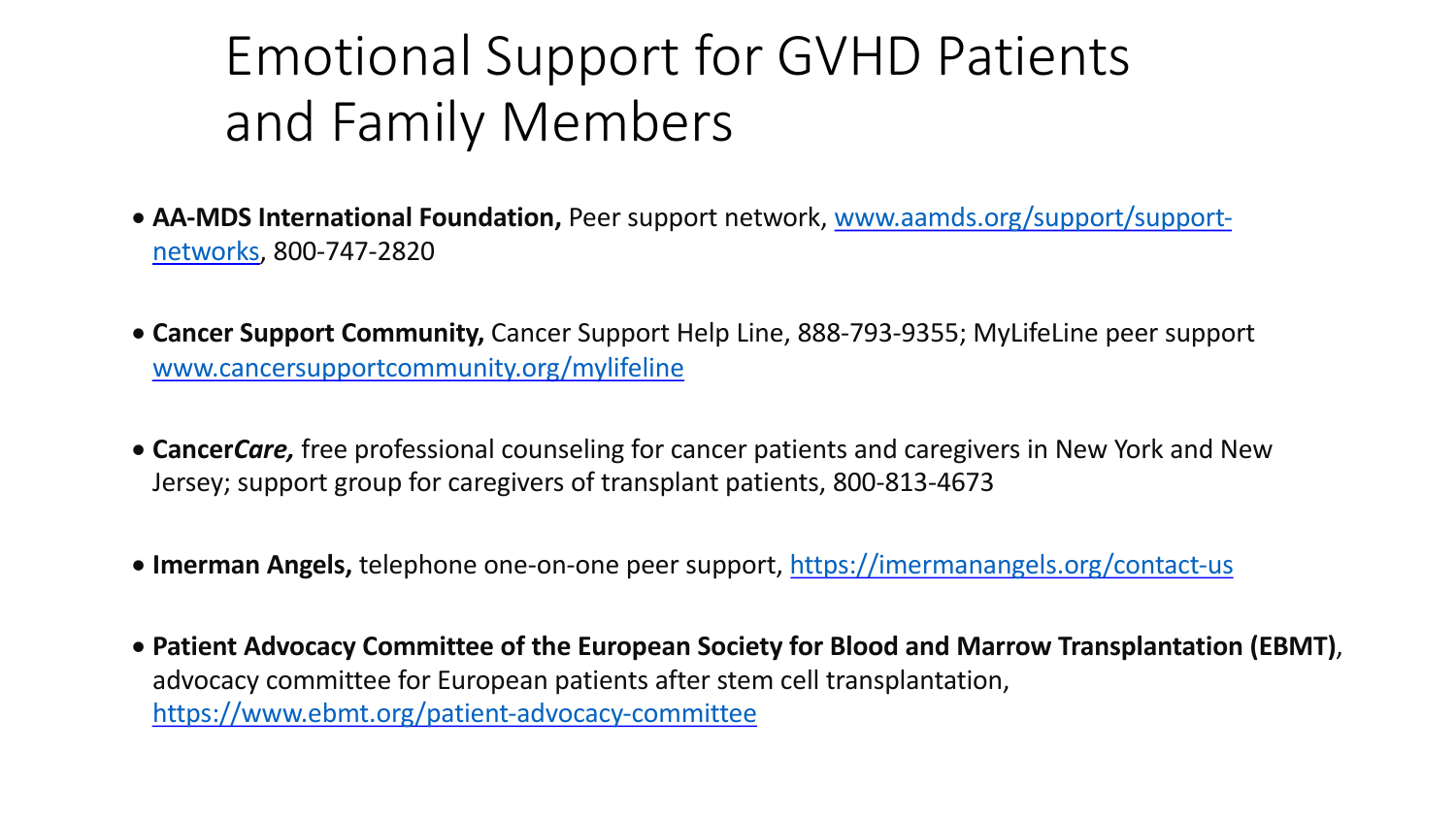#### Emotiona[l Support for AYA](http://fightconquercure.org/) Pa and Family Members

- Livestrong, Adolescents and Young Adults, https://www.livest adults, phone 855-220-7777
- **Steven G AYA Cancer Research Fund**, Helping adolescents and education, and research, http://fightconquercure.org/, phone
- **Elephants and Tea**, Support for the AYA cancer community, in webinars, virtual gatherings, and written materials, https://ele info@elephantsandtea.com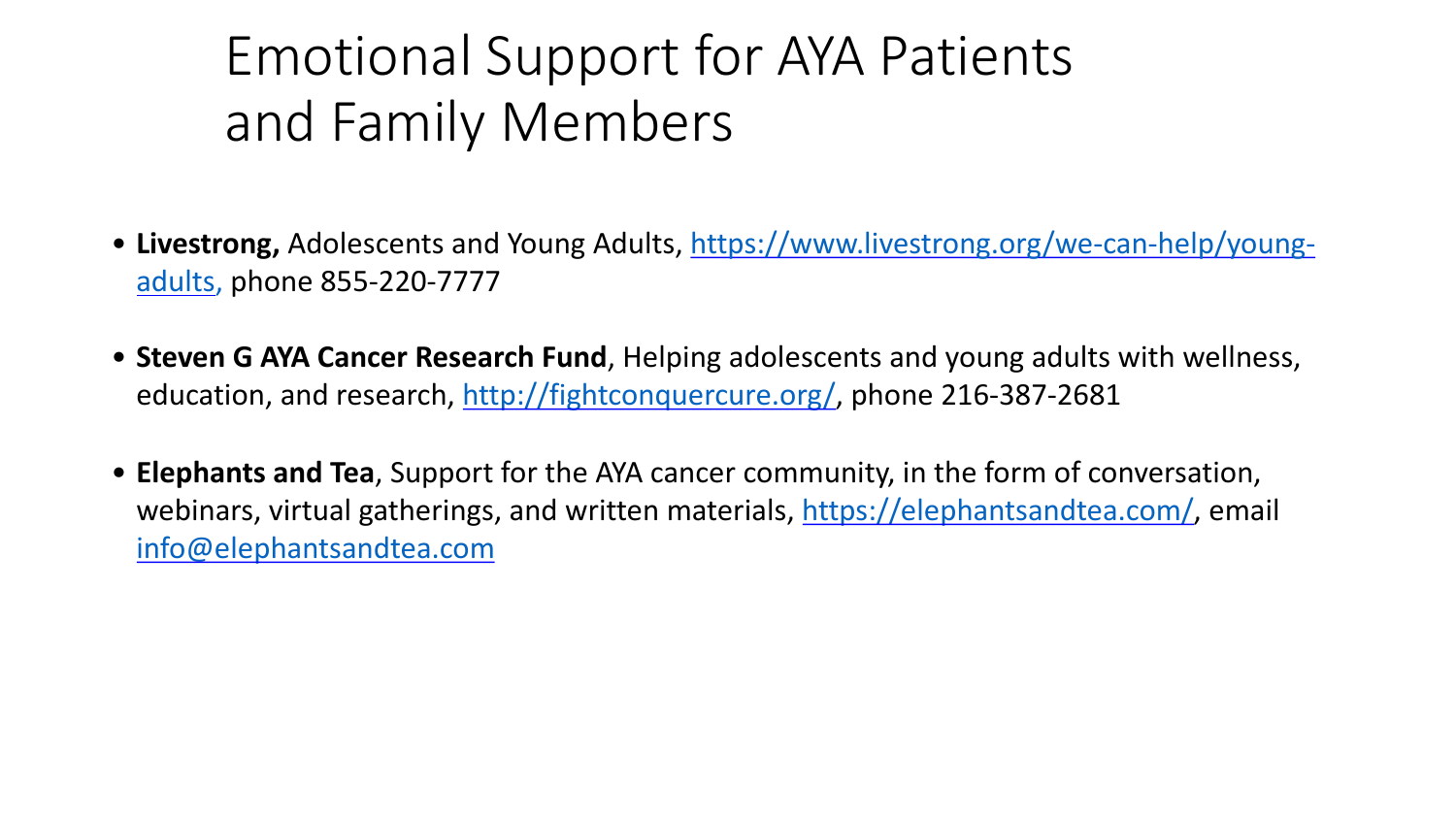## Clinical Trials for GVHD Pat

- [Natural History Study of C](http://www.ctsearchsupport.org/)linical and Biological Factors Det **Graft-versus-Host Disease**: free four-day evaluation of your Institute. Phone 240-858-3681, https://clinicaltrials.gov/ct2/show/NCT00092235?cond=gra host+disease&lead=National+Cancer+Institute&cntry=US&r
- Jason Carter Clinical Trials Program, operated by Be the Match connect with GVHD and other clinical trials. Phone 888-814 www.ctsearchsupport.org
- Clinicaltrials.gov: U.S. federal database of clinical trials for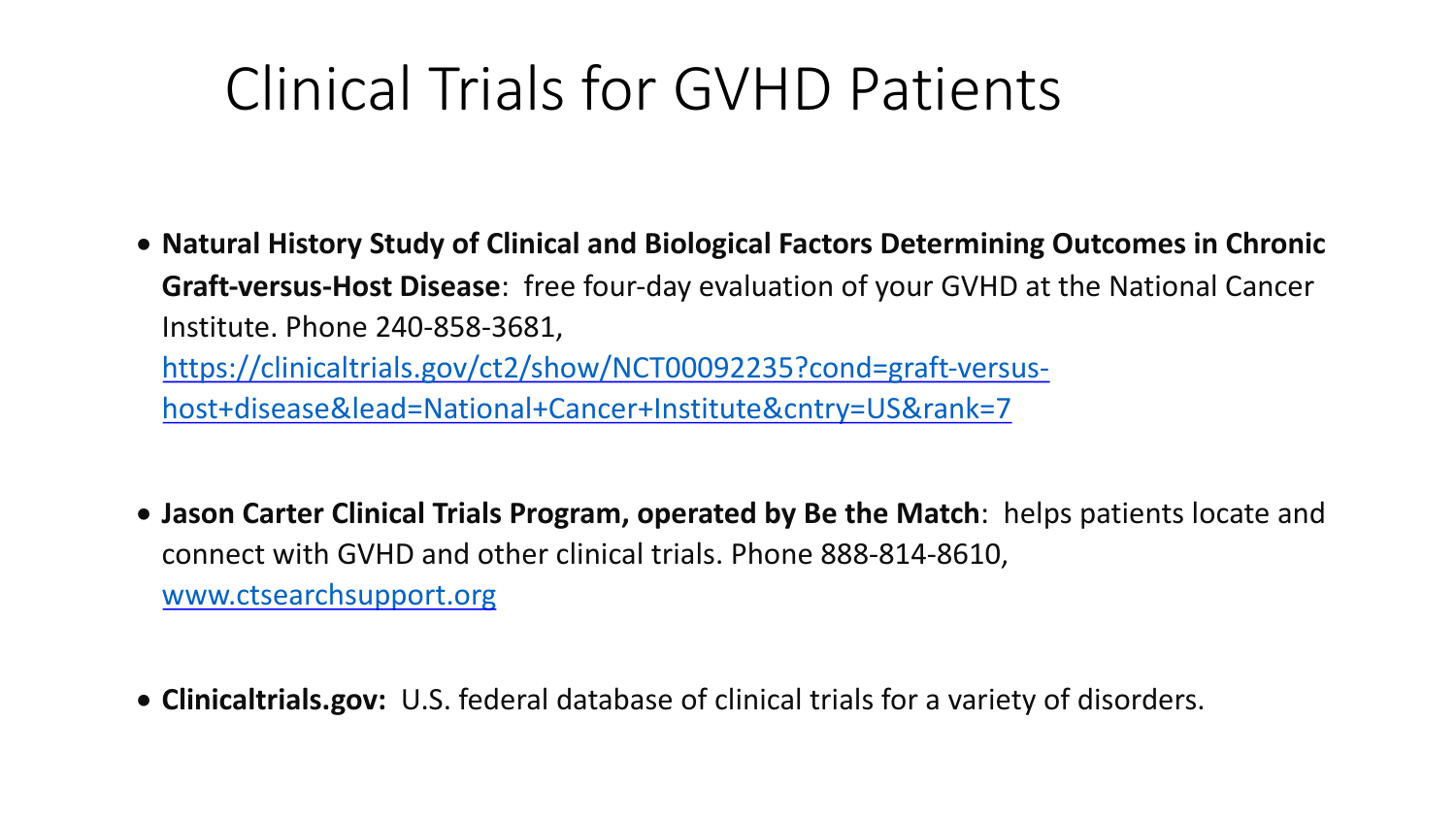## Finan[cial Assistan](mailto:Margaret@bmtinfonet.org)ce & Fun

- **Be The Match**, financial help for patients who had a transplant facilitated https://network.bethematch[clinical.org/transplant-centers/acc](https://www.lls.org/support/financial-support)ess-to-tran grants/patient-assistance-grant-program, email patientgrants@nmdp.org
- **BMT InfoNet Patient Assistance Program**, grants to help GVHD patients patients and/or utilities. Email Margaret@bmtinfonet.org, phone 888-597-7674 o
- **Bone Marrow & Cancer Foundation,** grants to help with transplant-relate https://bonemarrow.org/support-and-financial-aid/financial-assistance, photos:
- Leukemia & Lymphoma Society, grants for patients with blood cancers to treatment related expenses, *lls.org/support/financial-support*, phone 800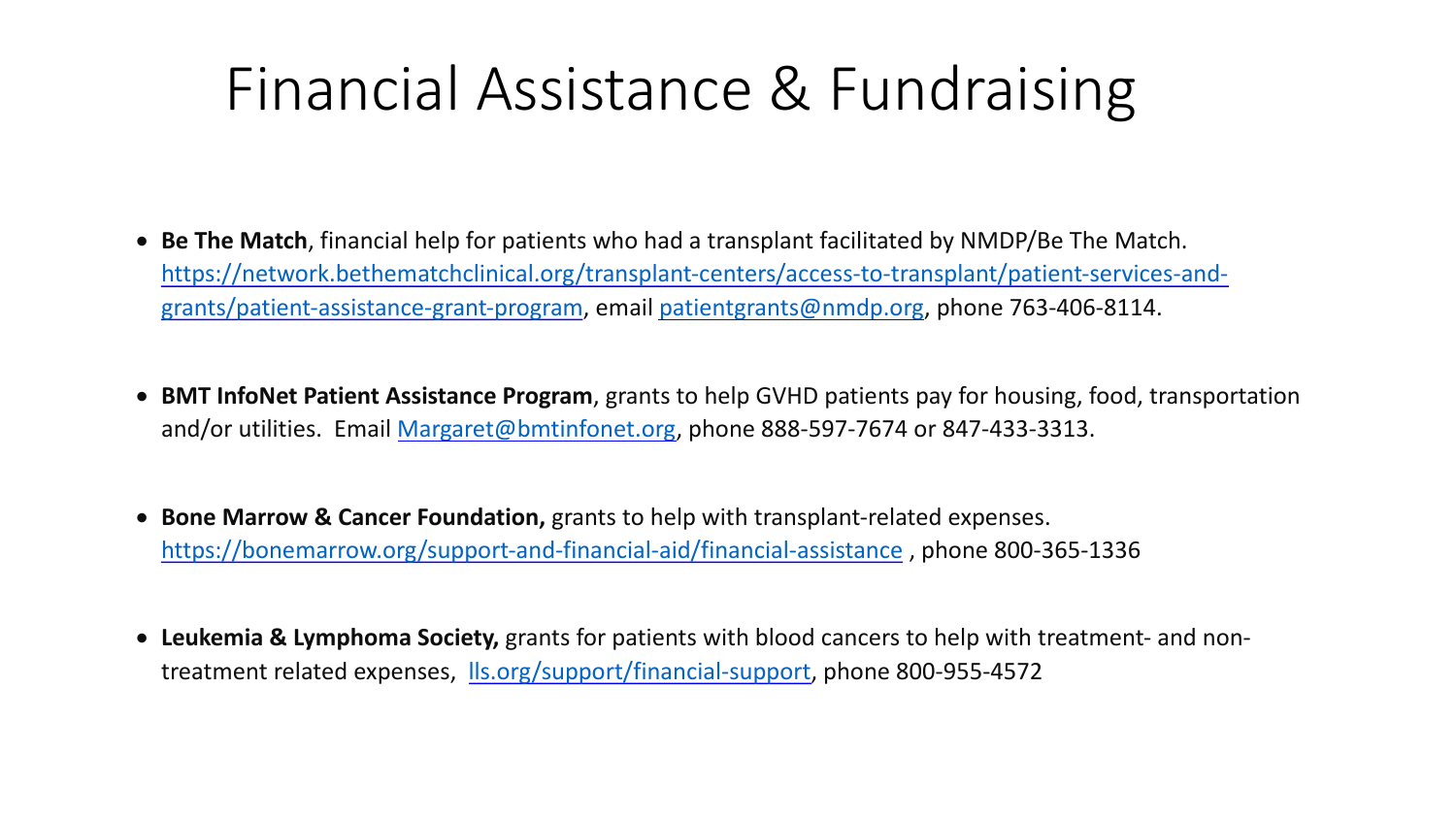## Fi[nancial](https://cota.org/) Assistance & Fun

- Lymphoma Research Foundation, grants for patients lymphoma to he treatment related expenses, https://lymphoma.org/learn/supportserv [500-9976.](https://transplants.org/)
- Children's Organ Transplant Association (COTA), fundraising help for families with a child teamilies with a child that needs a child that needs a child that needs a child that needs a child that needs a child for that ne transplant, https://cota.org, phone 800-366-2682
- Help, Hope, Live, fundraising help pay for transplant expenses insurar https://helphopelive.org, phone 800-642-6106.
- **National Foundation for Transplants,** fundraising help pay for transplant https://transplants.org, phone 800-489-3863